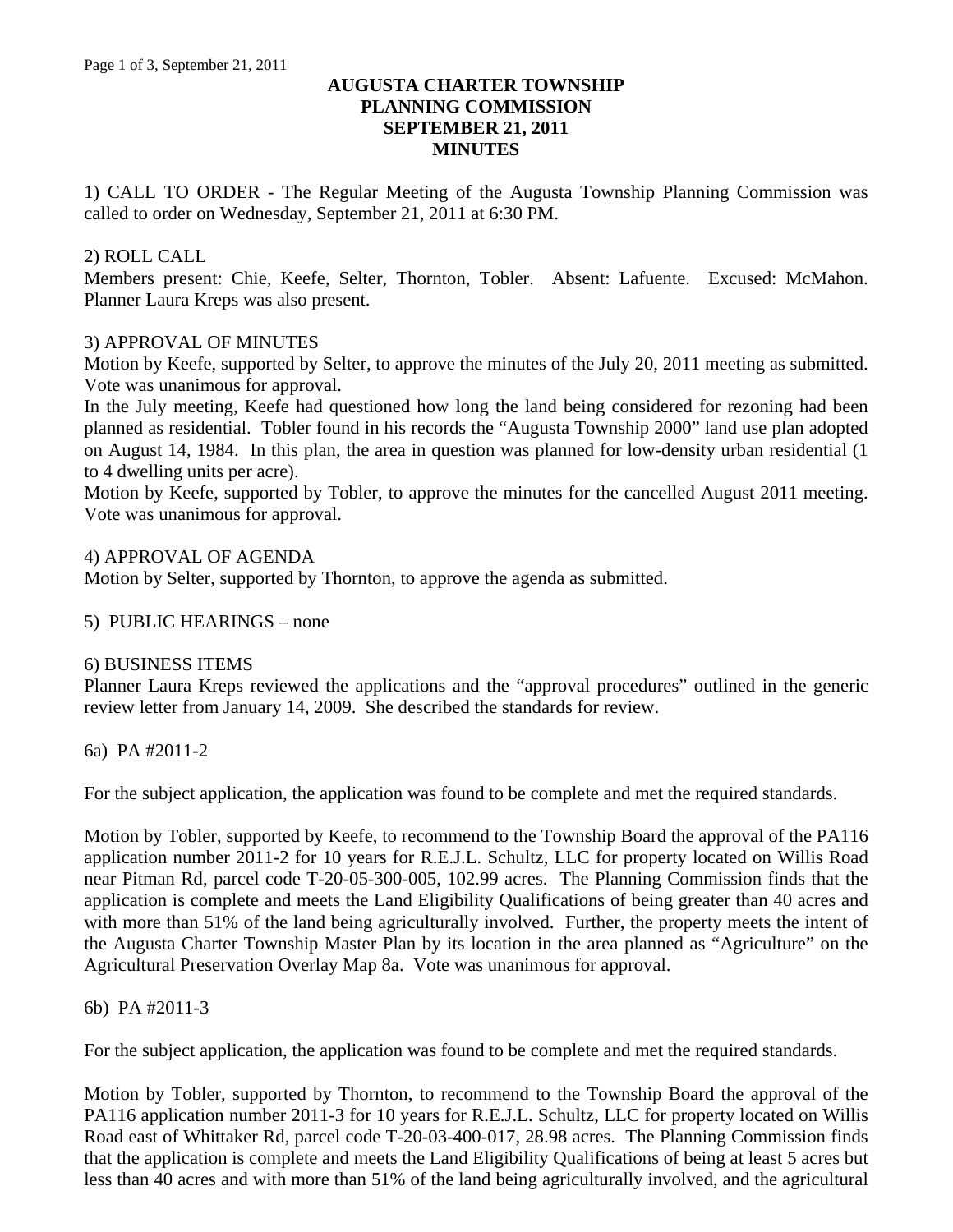Page 2 of 3, September 21, 2011

land produces a gross annual income in excess of \$200 per tillable acre. Further, the property meets the intent of the Augusta Charter Township Master Plan by its location adjacent to the area planned as "Agriculture" on the Agricultural Preservation Overlay Map 8a and with a portion of the property within this area. Vote was unanimous for approval.

## 6c) PA #2011-4

For the subject application, the application was found to be complete and met the required standards.

Motion by Tobler, supported by Selter, to recommend to the Township Board the approval of the PA116 application number 2011-4 for 10 years for R.E.J.L. Schultz, LLC for property located on Whittaker Road north of Judd Rd, parcel codes T-20-09-400-013, T-20-09-400-016, T-20-09-400-012, 30.90 combined acres. The Planning Commission finds that the application is complete and meets the Land Eligibility Qualifications of being at least 5 acres but less than 40 acres and with more than 51% of the land being agriculturally involved, and the agricultural land produces a gross annual income in excess of \$200 per tillable acre. Further, the property meets the intent of the Augusta Charter Township Master Plan by its location in the area planned as "Agriculture" on the Agricultural Preservation Overlay Map 8a. Vote was unanimous for approval.

### 6d) PA #2011-5

For the subject application, the application was found to be complete and met the required standards.

Motion by Tobler, supported by Thornton, to recommend to the Township Board the approval of the PA116 application number 2011-5 for 10 years for R.E.J.L. Schultz, LLC for property located on Judd Road at Tuttle Hill Rd, parcel code T-20-10-400-001, 118.25 acres. The Planning Commission finds that the application is complete and meets the Land Eligibility Qualifications of being greater than 40 acres and with more than 51% of the land being agriculturally involved. Further, the property meets the intent of the Augusta Charter Township Master Plan by its location in the area planned as "Agriculture" on the Agricultural Preservation Overlay Map 8a. Vote was unanimous for approval.

# 7) OPEN DISCUSSION FOR ISSUES NOT ON THE AGENDA

7a) Correspondence Received – notice of seminar in Monroe on Site Plan Review

7b) Planning Commission Members – Tobler provided copies of the Excel printout of the PA 116 parcels in Augusta Township through 2010. It does not include the 5 parcels approved in 2011. This was obtained from the State's office of farmland preservation.

7c) Members of the Audience – none

# 8) REPORT OF TOWNSHIP BOARD REPRESENTATIVE – none

9) REPORT OF ZONING BOARD OF APPEALS REPRESENTATIVE –

10) REPORT OF THE PLANNING CONSULTANT – none